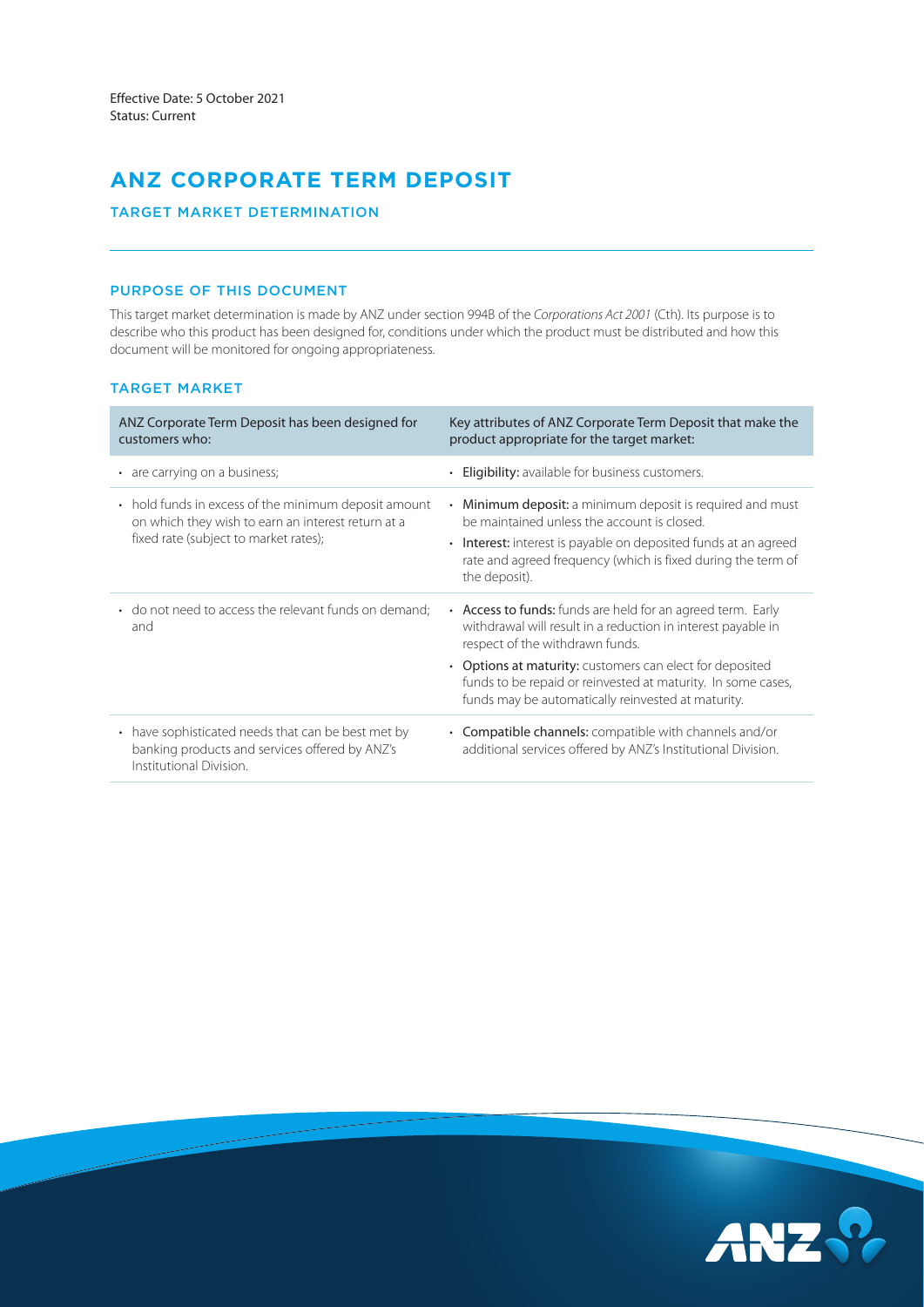# DISTRIBUTION CONDITIONS

ANZ applies the following conditions and restrictions to the distribution of ANZ Corporate Term Deposit so that it is reasonably likely to be issued to customers in the target market.

|                             | Condition                                                                                                                                                                                                                             | Why do we do this?                                                                                                                                                                                                                                                                                                                                                                                    |
|-----------------------------|---------------------------------------------------------------------------------------------------------------------------------------------------------------------------------------------------------------------------------------|-------------------------------------------------------------------------------------------------------------------------------------------------------------------------------------------------------------------------------------------------------------------------------------------------------------------------------------------------------------------------------------------------------|
| Channel                     | ANZ Corporate Term Deposit can only be issued to a<br>customer through the following distribution channels:<br>• ANZ Commercial: and<br>• ANZ Institutional.<br>ANZ Corporate Term Deposit cannot be distributed by third<br>parties. | So that ANZ only issues ANZ Corporate<br>Term Deposit to a customer if it receives<br>the customer's application for the<br>account through channels that are<br>subject to appropriate conditions,<br>controls and/or monitoring by ANZ.                                                                                                                                                             |
| Training &<br>Accreditation | ANZ Corporate Term Deposit can only be issued to<br>customers through the following persons:<br>• authorised ANZ staff.                                                                                                               | So that:<br>• checks are conducted on matters such<br>as qualifications and past conduct for<br>ANZ staff involved in the distribution of<br>ANZ products; and<br>• ANZ staff responsible for issuing<br>products understand the distribution<br>process they are required to comply<br>with when distributing ANZ products,<br>as well as the legislative framework<br>relevant to their activities. |
| <b>Process</b>              | ANZ Corporate Term Deposit can only be issued to<br>customers by:<br>following ANZ's customer application and assessment<br>$\bullet$<br>process, including making relevant inquiries into the<br>customer's product needs.           | So that inquiries are made to determine<br>whether the product meets the needs,<br>financial situation and objectives of the<br>customer.                                                                                                                                                                                                                                                             |